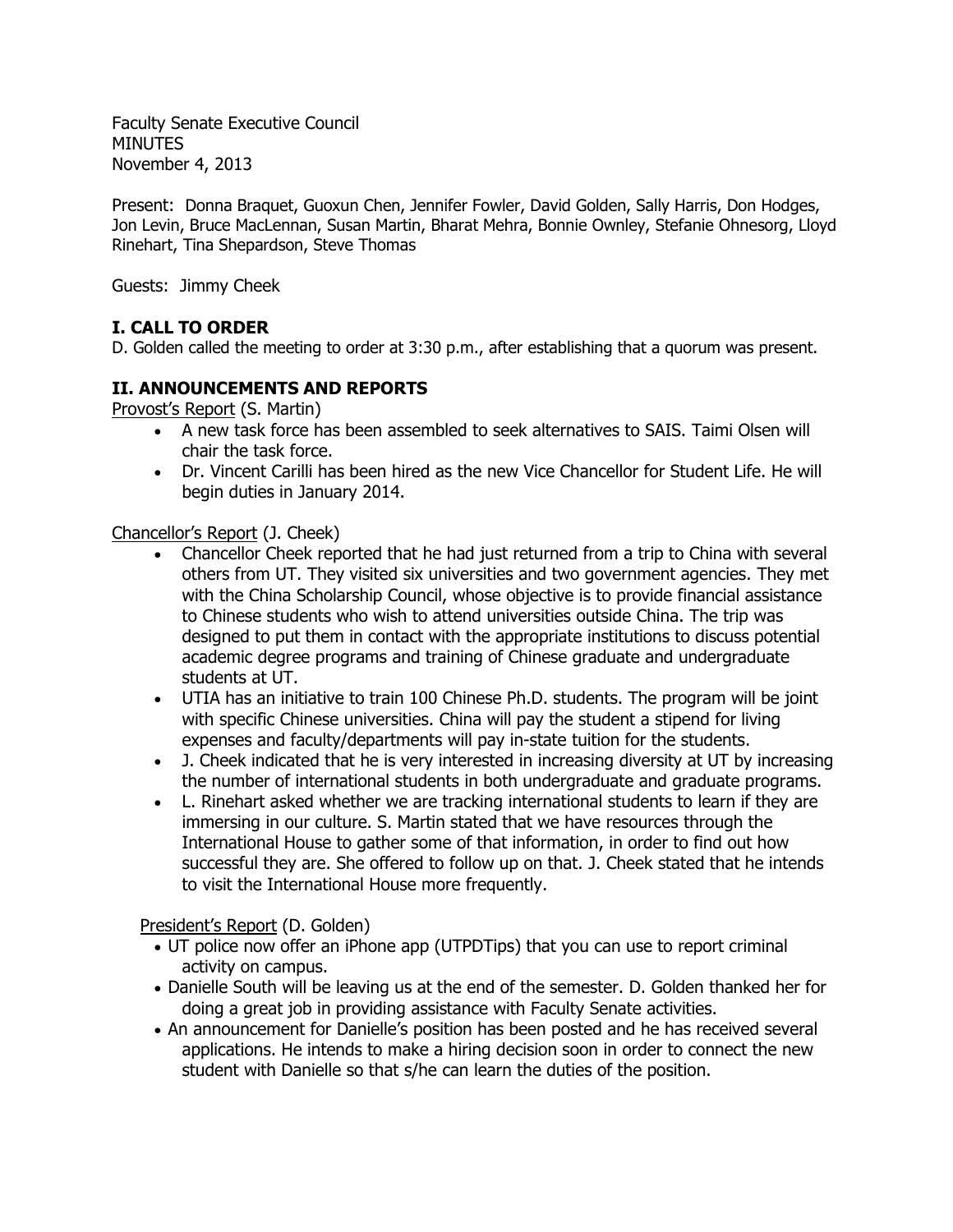D. Golden appointed five tenured faculty members to serve on the Nominations Committee for Honorary Degrees. Appointments were Martin Griffin (Assoc. Prof. of English), Lee Han (Prof. of Engineering), Joan Heminway (Prof. of Law), Catherine Luther (Professor and Assoc. Dean, Communication and Information), and Agricola Odoi (Assoc. Prof., Biomedical & Diagnostic Sciences, Vet School). Prior to appointments, D. Golden requested and received support for these nominations by voting members of the Faculty Senate Executive Council. The Nominations Committee has completed their task and nominated Dr. E.O. Wilson (biologist, ecologist, and entomologist) to receive an honorary doctorate for humane letters. Dr. Wilson began Ph.D. studies at the University of Tennessee, but was encouraged to transfer to Harvard University, where he earned his Ph.D. and subsequently spent his career. He has won numerous prizes for his writings, including two Pulitzer Prizes, and is a member of the National Academy of Sciences.

## **III. APPROVAL OF MINUTES**

D. Golden asked for corrections or additions to the minutes of the Executive Council meeting of October 7, 2013. S. Thomas suggested the following change on the section on Romantic Relationships:

The new section on "Romantic and/or Sexual Relations between Faculty and Students" will be proposed for addition added to Chapter 2 of the UT Faculty Handbook.

S. Thomas moved to approve the meeting minutes as corrected. L. Rinehart seconded the motion and the motion passed.

## **IV. UNFINISHED BUSINESS**

Academic Freedom Statement (J. Fowler)

J. Fowler indicated that an Academic Freedom Statement had originally been sent to the UT Board of Trustees in 2012, but there had been no response. The Faculty Affairs (FA) Committee has decided to revisit this issue. J. Zomchick has provided the FA Committee with suggested language to consider, and the Tennessee Board of Regents schools have recently established a new academic freedom statement. The FA Committee will be working on this and intends to bring a statement forward to the Faculty Senate in spring 2014.

### **V. REPORTS OF SPECIAL COMMITTEES**

There were no reports from special committees.

### **VI. REPORTS OF STANDING COMMITTEES**

Appeals Committee (B. MacLennan) The committee has handled two appeals, with one in progress.

Athletics Committee (J. Koontz) No report was available.

Benefits and Professional Development Committee (D. Braquet) The committee met with Ricky Hall, the Vice Chancellor for Diversity and will post minutes of their meeting when approved.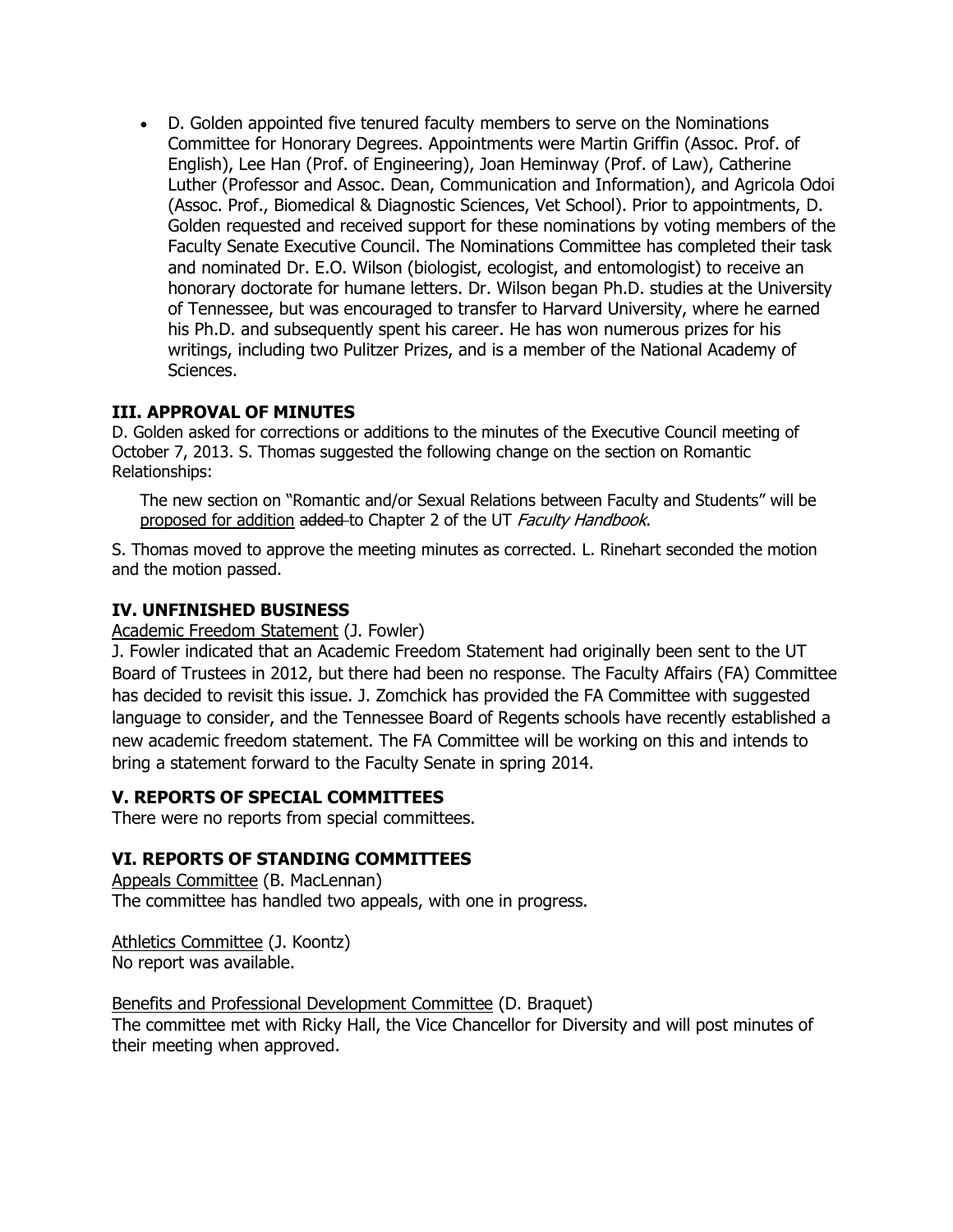Budget and Planning Committee (R. Pierce) No report was available.

### Faculty Affairs Committee (J. Fowler)

The committee discussed the situation regarding Dr. Sousa, Director of Bands and decided that they did not have jurisdiction to consider this issue. If this becomes an issue about tenure, then it will be handled by the Faculty Appeals Committee. At this time, the FA committee is declining to become involved. D. Golden mentioned that he had not received any more comments from faculty, and that there is an ongoing investigation by administration.

## Graduate Council (D. Hodges)

The second meeting of the Council will be held on November 7. Action items include proposed changes on curriculum and approvals requested for faculty to direct Ph.D. students. The Council is also working on a leave of absence policy for graduate students.

## Library and Information Technology Committee (B. Mehra)

Minutes of the first meeting are available for posting. It has been difficult to find a suitable time for enough members to attend in order to have a quorum. D. Golden asked if other committees were having this problem. There was an affirmative response and it was noted that establishing quorum is clearly a problem. Golden stated that he would contact Senators and remind them to attend committee meetings. He also suggested that committees consider establishing a specific number for quorum. For example, quorum for the Executive Council is established at 7 voting members. B. Mehra stated that if Senators could not attend their committee meetings, they should recuse themselves from being involved. He also suggested that a specific time slot be established for all committees at the beginning of the academic year. T. Shepardson indicated that this is done for Research Council. It was also noted that the Graduate Student Senate has not appointed representatives to serve on Faculty Senate Committees. Mehra indicated that he had also discovered that not all Colleges/Units have their own listserv, making it difficult to communicate. Golden said that he had sent out information to develop these.

D. Golden stated that he will be asking people to run for Faculty Senate president and other offices, and encouraged us to please consider it. He said that it has been a very beneficial experience for him in regards to how much he has learned about the university. S. Thomas reiterated this sentiment.

### Non-Tenure Track Issues (S. Harris)

S. Harris said that she did not have a report, but wanted to know if a proxy had been found for W. Costner (who is on sabbatical). D. Golden indicated that her department is conducting an election for a proxy to serve on Faculty Senate, but not to serve on committees. For committees, the proxy cannot technically serve as a proxy, but can attend for information only. Golden indicated that a Senator can resume their appointment when they return. Harris asked if Costner's absence should be counted in terms of quorum. Golden indicated that it is considered a vacancy and should not be counted for quorum. He indicated that the College of Agricultural Sciences and Natural Resources is in the same situation with a senator on sabbatical.